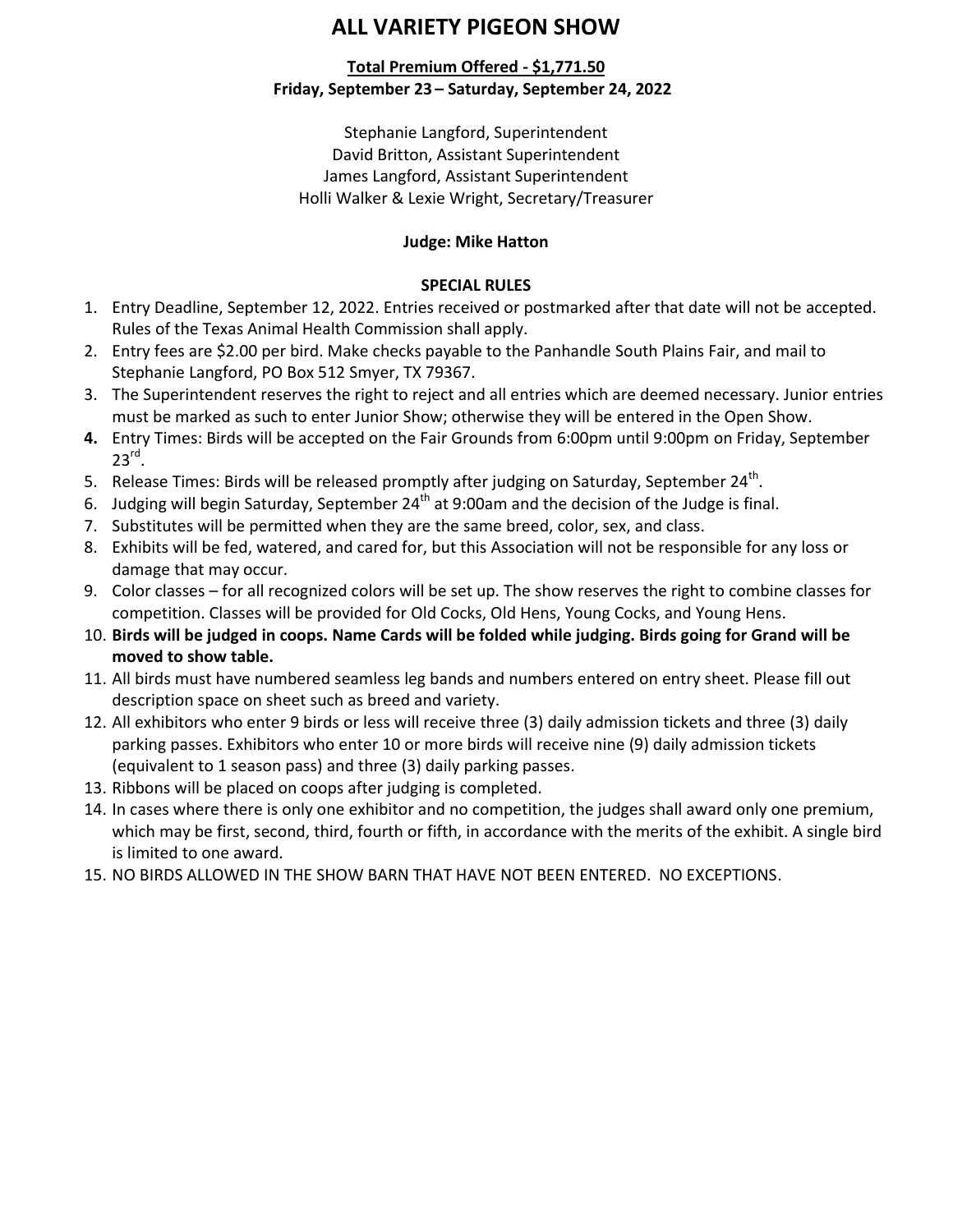#### **PREMIUMS**

Regular premiums will be paid according to the number of entries in each class. Ribbons will be given through five places.

| No. in Class | st -   | ∽uq    | o۳     | a LI I | – tn   |
|--------------|--------|--------|--------|--------|--------|
|              | \$1.00 |        |        |        |        |
| $2 - 3$      | \$3.00 | \$2.00 |        |        |        |
| $4 - 5$      | \$5.00 | \$4.00 | \$3.00 | \$2.00 | \$1.00 |
| 6 or more    | \$6.00 | \$5.00 | \$4.00 | \$3.00 | \$2.00 |

#### **SPECIALS**

Champion and Reserve Champion trophies will be given in both the Open and Junior Shows in Utility, Fancy, Rare, and Performing Breeds provided there are 8 (eight) or more birds in each class and MORE THAN ONE EXHIBITOR.

| Champion of Show (Open)                 | \$15.00 plus Trophy |  |  |
|-----------------------------------------|---------------------|--|--|
| Reserve Champion of Show (Open)         | \$7.50 plus Trophy  |  |  |
| Champion of Show (Junior)               | \$7.50 plus Trophy  |  |  |
| Reserve Champion of Show (Junior)       | \$5.00 plus Trophy  |  |  |
| All Other Special Show Champion         | \$5.00 plus Trophy  |  |  |
| All Other Special Show Reserve Champion | \$5.00 plus Trophy  |  |  |

**Hawthorn Suites by Wyndham, 4435 Marsha Sharp FWY, Lubbock, TX 79407 will be discounting rooms for the exhibitors coming in from out of town for \$67.85 a night (plus tax). Rooms must be booked by September 12, 2022 by calling 806-792-3600. They must say they are with West Texas Pigeon Fanciers to get the discount.**